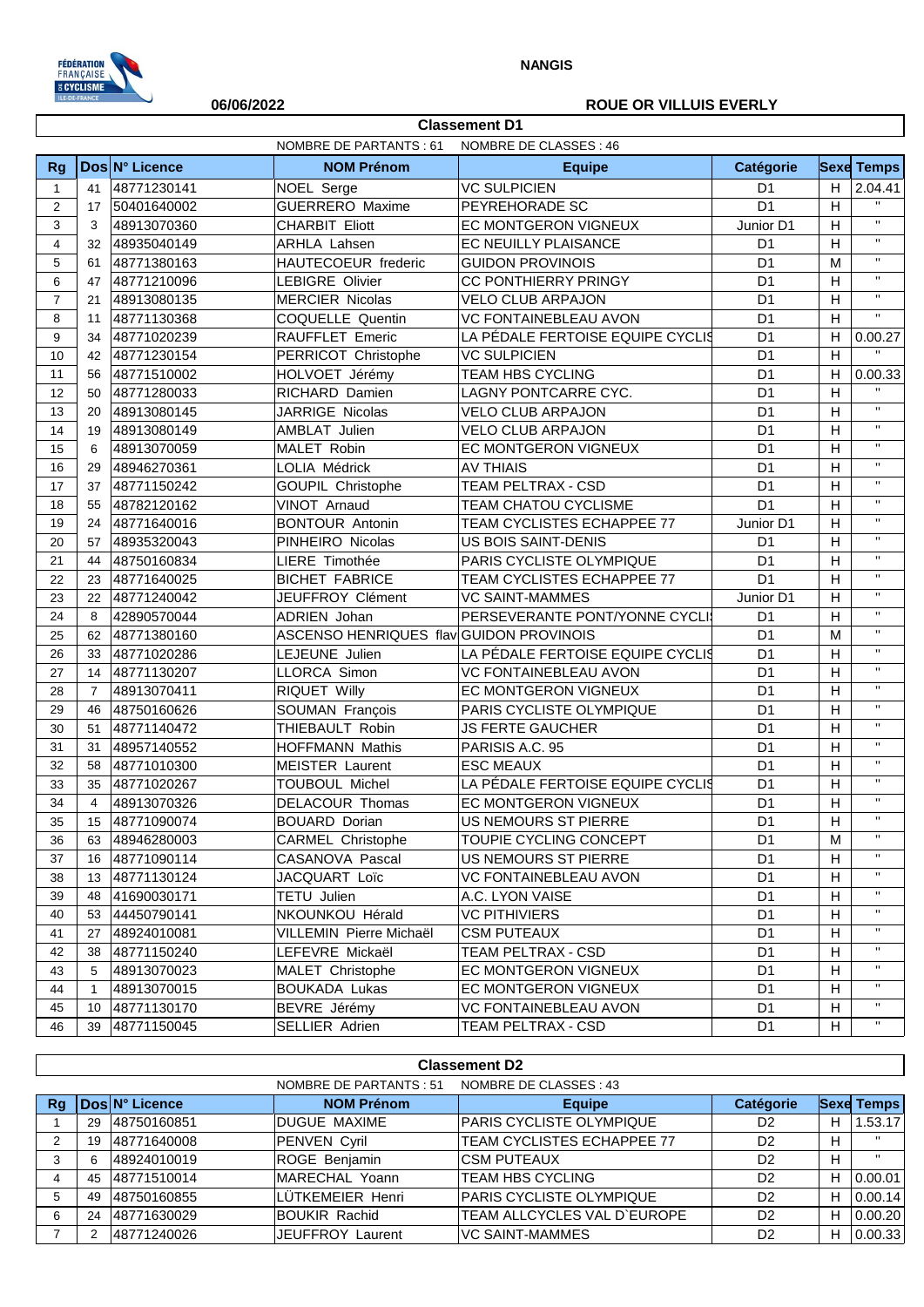| 8  | 28             | 48750160830 | D'AGOSTINO Frédéric        | PARIS CYCLISTE OLYMPIQUE         | D <sub>2</sub> | H              | $\mathbf{H}$            |
|----|----------------|-------------|----------------------------|----------------------------------|----------------|----------------|-------------------------|
| 9  | 32             | 48750160535 | PLESSIER Alexandre         | PARIS CYCLISTE OLYMPIQUE         | D <sub>2</sub> | H              | $\mathbf{H}$            |
| 10 | 14             | 48913080152 | NIVEAUX GWENAEL            | <b>VELO CLUB ARPAJON</b>         | D <sub>2</sub> | H              | $\mathbf{H}$            |
| 11 | 20             | 48771640005 | SIBLET Sébastien           | TEAM CYCLISTES ECHAPPEE 77       | D <sub>2</sub> | H              | $\mathbf{H}$            |
| 12 | 36             | 48771150241 | PICH Jean Luc              | <b>TEAM PELTRAX - CSD</b>        | D <sub>2</sub> | H              | $\mathbf{H}$            |
| 13 | 9              | 42890130022 | <b>BOISGIBAULT Fabrice</b> | <b>VELO CENTRE YONNE</b>         | D <sub>2</sub> | $\mathsf{H}$   | $\mathbf{H}$            |
| 14 | 23             | 48946080008 | CITA Franck                | <b>TROPIKANA</b>                 | D <sub>2</sub> | H              | $\mathbf{H}$            |
| 15 | $\overline{4}$ | 51340220012 | LABARRE Sébastien          | <b>TEYRAN BIKE</b>               | D <sub>2</sub> | H              | $\overline{\mathbf{u}}$ |
| 16 | 22             | 44371040118 | <b>SCHINELLA Denis</b>     | <b>SC STE MAURE</b>              | D <sub>2</sub> | H              | $\mathbf{H}$            |
| 17 | 11             | 48771080061 | <b>HUET Julien</b>         | AS CHELLES                       | D <sub>2</sub> | H              | $\mathbf{H}$            |
| 18 | 38             | 48771150151 | <b>WETZSTEIN Laurent</b>   | TEAM PELTRAX - CSD               | D <sub>2</sub> | H              | $\mathbf{H}$            |
| 19 | 33             | 48924090394 | ROGEL Joffrey              | <b>ANTONY BERNY CYCLISTE</b>     | D <sub>2</sub> | H              | $\mathbf{H}$            |
| 20 | 3              | 48771240025 | JEUFFROY Michel            | <b>VC SAINT-MAMMES</b>           | D <sub>2</sub> | H              | $\mathbf{H}$            |
| 21 | 39             | 48771210100 | <b>MARTINET Pascal</b>     | <b>CC PONTHIERRY PRINGY</b>      | D <sub>2</sub> | H              | $\mathbf{H}$            |
| 22 | 5              | 48924010334 | LENVOISE Loïc              | <b>CSM PUTEAUX</b>               | D <sub>2</sub> | $\overline{H}$ | $\mathbf{H}$            |
| 23 | 16             | 48957080555 | <b>GARNIER Philippe</b>    | ARGENTEUIL VAL DE SEINE 95       | D <sub>2</sub> | H              | $\mathbf{H}$            |
| 24 | 47             | 48935050781 | MOUASSA Brahim             | CM AUBERVILLIERS 93              | D <sub>2</sub> | H              | $\mathbf{H}$            |
| 25 | $\mathbf{1}$   | 48913070148 | POISSON Emmanuel           | EC MONTGERON VIGNEUX             | D <sub>2</sub> | H              | $\mathbf{H}$            |
| 26 | 35             | 48771150272 | DOUCET Christophe          | TEAM PELTRAX - CSD               | D <sub>2</sub> | H              | $\mathbf{u}$            |
| 27 | 34             | 48771150253 | <b>BOUCHER</b> Jean Michel | TEAM PELTRAX - CSD               | D <sub>2</sub> | H              | $\mathbf{H}$            |
| 28 | 26             | 48935040047 | LEFRANCOIS Guillaume       | EC NEUILLY PLAISANCE             | D <sub>2</sub> | H              | $\mathbf{H}$            |
| 29 | 53             | 48771150083 | BARBOSA José               | TEAM PELTRAX - CSD               | D <sub>2</sub> | M              | $\mathbf{H}$            |
| 30 | 8              | 48946040479 | BELBACHIR MEHDI            | <b>US CRETEIL</b>                | D <sub>2</sub> | $\overline{H}$ | $\mathbf{u}$            |
| 31 | 13             | 48771050015 | <b>AMORINI Pascal</b>      | MELUN CYCL. ORGANISATION         | D <sub>2</sub> | H              | $\mathbf{H}$            |
| 32 | 12             | 48771080133 | QUIRICI Yoan               | AS CHELLES                       | D <sub>2</sub> | H              | $\mathbf{H}$            |
| 33 | 30             | 48750160585 | HANAIZI Mehdi              | PARIS CYCLISTE OLYMPIQUE         | D <sub>2</sub> | H              | $\mathbf{H}$            |
| 34 | 43             | 48771020036 | PARIS Richard              | LA PÉDALE FERTOISE EQUIPE CYCLIS | D <sub>2</sub> | H              | $\mathbf{u}$            |
| 35 | 31             | 48750160781 | <b>MARVANE Brice</b>       | PARIS CYCLISTE OLYMPIQUE         | D <sub>2</sub> | H              | $\mathbf{H}$            |
| 36 | 44             | 41731430550 | <b>MALAUSSENA Florian</b>  | LA MOTTE SERVOLEX CYCLISM        | D <sub>2</sub> | H              | $\mathbf{H}$            |
| 37 | 52             | 4877139004  | ETHEVE Armand              | <b>CARTE JOURNEE</b>             | D <sub>2</sub> | M              | $\mathbf{H}$            |
| 38 | 51             | 4877139002  | <b>MARTIN Patrick</b>      | <b>CARTE JOURNEE</b>             | D <sub>2</sub> | M              | $\mathbf{H}$            |
| 39 | 42             | 48771020241 | <b>LAVENANT Pascal</b>     | LA PÉDALE FERTOISE EQUIPE CYCLIS | D <sub>2</sub> | H              | $\mathbf{H}$            |
| 40 | 15             | 48771040276 | <b>DELLION Alexis</b>      | PEDALE COMBS LA VILLAISE         | D <sub>2</sub> | H              | $\mathbf{H}$            |
| 41 | 37             | 48771150019 | <b>RICHARD Olivier</b>     | TEAM PELTRAX - CSD               | D <sub>2</sub> | H              | $\mathbf{H}$            |
| 42 | 50             | 48771280041 | <b>DEWAELE Thomas</b>      | LAGNY PONTCARRE CYC.             | D <sub>2</sub> | M              | $\mathbf{H}$            |
| 43 | 21             | 48771130094 | CHAUSSE Nicolas            | VC FONTAINEBLEAU AVON            | D <sub>2</sub> | H              | $\mathbf{H}$            |

#### **Classement D3**

|                |                |                | NOMBRE DE PARTANTS : 42      | NOMBRE DE CLASSES : 34                            |                  |   |                   |
|----------------|----------------|----------------|------------------------------|---------------------------------------------------|------------------|---|-------------------|
| Rg             |                | Dos N° Licence | <b>NOM Prénom</b>            | <b>Equipe</b>                                     | <b>Catégorie</b> |   | <b>Sexe Temps</b> |
| $\mathbf{1}$   | $\overline{2}$ | 48771020285    | <b>HORNN</b> Jean Pierre     | LA PÉDALE FERTOISE EQUIPE CYCLIS                  | D <sub>3</sub>   | H | 1.43.56           |
| $\overline{2}$ | 15             | 48771630038    | <b>ARROYO Luis</b>           | TEAM ALLCYCLES VAL D'EUROPE                       | D <sub>3</sub>   | H | $\mathbf{H}$      |
| 3              | 40             | 48935190050    | <b>VANDERHAEGEN Pascal</b>   | <b>SE PAVILLONNAIS</b>                            | D <sub>3</sub>   | H | $\mathbf{H}$      |
| 4              |                | 48771020245    | <b>DOUCET Michel</b>         | LA PÉDALE FERTOISE EQUIPE CYCLIS Arbitre Régional |                  | H | $\mathbf{H}$      |
| 5              | 29             | 48946080009    | <b>DORANGES Elie Patrick</b> | <b>TROPIKANA</b>                                  | D <sub>3</sub>   | H | $\mathbf{H}$      |
| 6              | 28             | 48771150264    | <b>TISSIER Thierry</b>       | <b>TEAM PELTRAX - CSD</b>                         | D <sub>3</sub>   | H | $\overline{u}$    |
| $\overline{7}$ | 46             | 48946080007    | <b>BOUBOUILLE Guy Albert</b> | <b>TROPIKANA</b>                                  | D <sub>3</sub>   | M | $\mathbf{H}$      |
| 8              | 44             | 48771150250    | PICH Sylvie                  | TEAM PELTRAX - CSD                                | D <sub>3</sub>   | F | $\mathbf{H}$      |
| 9              | 47             | 48771630031    | LEFORT Christophe            | TEAM ALLCYCLES VAL D'EUROPE                       | D <sub>3</sub>   | M | $\mathbf{H}$      |
| 10             | 13             | 47020970046    | LETE Frédéric                | <b>EC CHATEAU THIERRY</b>                         | D <sub>3</sub>   | H | $\mathbf{H}$      |
| 11             | 42             | 48750160432    | <b>BOUTON Frédéric</b>       | PARIS CYCLISTE OLYMPIQUE                          | D <sub>3</sub>   | M | $\mathbf{H}$      |
| 12             | 14             | 47020970444    | VIGNAUD Stéphane             | <b>EC CHATEAU THIERRY</b>                         | D <sub>3</sub>   | H | $\mathbf{H}$      |
| 13             | 16             | 48771630040    | LE FRERE Frédéric            | TEAM ALLCYCLES VAL D'EUROPE                       | D <sub>3</sub>   | H | $\mathbf{H}$      |
| 14             | 11             | 48946150053    | <b>SENEGAS</b> Jean Claude   | <b>VC VINCENNES</b>                               | D <sub>3</sub>   | H | $\mathbf H$       |
| 15             | 21             | 48913070207    | FARDEAU Frédéric             | EC MONTGERON VIGNEUX                              | D <sub>3</sub>   | H | $\mathbf{H}$      |
| 16             | 39             | 48946040253    | <b>BILLARD Thierry</b>       | <b>US CRETEIL</b>                                 | D <sub>3</sub>   | H | $\mathbf{H}$      |
| 17             | 26             | 48771150160    | <b>HALBOUT Franck</b>        | <b>TEAM PELTRAX - CSD</b>                         | D <sub>3</sub>   | H | $\mathbf{H}$      |
| 18             | 27             | 48771150265    | MORIN Christophe             | <b>TEAM PELTRAX - CSD</b>                         | D <sub>3</sub>   | H | $\mathbf{H}$      |
| 19             | 43             | 48946080024    | DORANGES Omer Jacky          | <b>TROPIKANA</b>                                  | D <sub>3</sub>   | M | $\mathbf{H}$      |
| 20             | 9              | 48946270067    | <b>GRIMBERT François</b>     | <b>AV THIAIS</b>                                  | D <sub>3</sub>   | H | $\mathbf{H}$      |
| 21             | 38             | 48771080005    | TAIEB Franck                 | AS CHELLES                                        | D <sub>3</sub>   | H | $\mathbf{H}$      |
| 22             | 34             | 48771640019    | GONZO Jean Philippe          | TEAM CYCLISTES ECHAPPEE 77                        | D <sub>3</sub>   | H | $\mathbf{H}$      |
| 23             | 31             | 48771130064    | <b>BEAULIEU Patrick</b>      | <b>VC FONTAINEBLEAU AVON</b>                      | D <sub>3</sub>   | H | $\mathbf{H}$      |
| 24             | 18             | 48924030103    | MATHE Bruno                  | RUEIL A.C.                                        | D <sub>3</sub>   | H | $\mathbf{H}$      |
| 25             | $\overline{7}$ | 42891050391    | <b>GEROMEGNACE JOEL</b>      | VELO CLUB DU SENONAIS                             | D <sub>3</sub>   | H | $\mathbf{H}$      |
| 26             | 24             | 48771150244    | <b>CHANTREL Alexia</b>       | TEAM PELTRAX - CSD                                | D <sub>3</sub>   | D | $\mathbf{H}$      |
| 27             | 25             | 48771150124    | DE OLIVEIRA Carlos           | <b>TEAM PELTRAX - CSD</b>                         | D <sub>3</sub>   | H | $\mathbf{H}$      |
| 28             | 6              | 48957140081    | PIRIOU Bruno                 | PARISIS A.C. 95                                   | D <sub>3</sub>   | H | $\mathbf{H}$      |